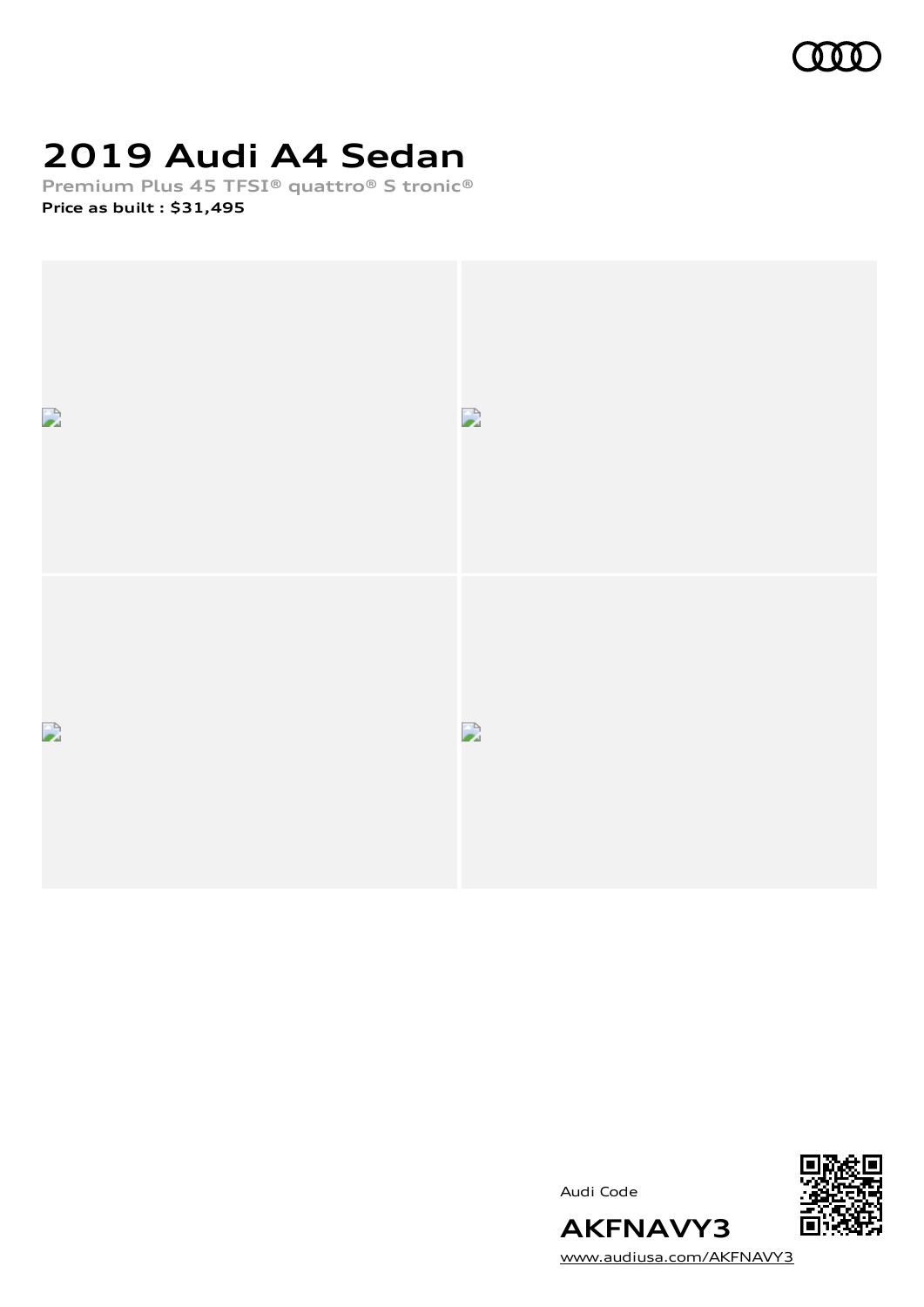## **Summary**

#### **Audi 2019 Audi A4 Sedan** Premium Plus 45 TFSI® quattro® S tronic®

**Price as buil[t](#page-8-0)** \$31,495

### **Exterior colour**

Mythos Black metallic

## D

### **Further Information**

|                 | N٥           |
|-----------------|--------------|
| Mileage         | 35,256 miles |
| Type of vehicle | Used car     |

**Warranty**

### **Interior colour**

| Seats     | Nougat Brown |
|-----------|--------------|
| Dashboard | Black        |
| Carpet    | Black        |
| Headliner | Black        |

#### **Audi Code** AKFNAVY3

**Your configuration on www.audiusa.com** [www.audiusa.com/AKFNAVY3](https://www.audiusa.com/AKFNAVY3)

**Commission number** 4259ed530a0e09b0652d

## **Technical Specifications**

Engine type 2.0-liter four-cylinder Displacement/Bore and 1,984/82.5 x 92.8 cc/mm stroke Torque 273 lb-ft@rpm Top track speed 130 mph mph Acceleration (0 - 60 mph) 5.6 seconds seconds Recommended fuel Premium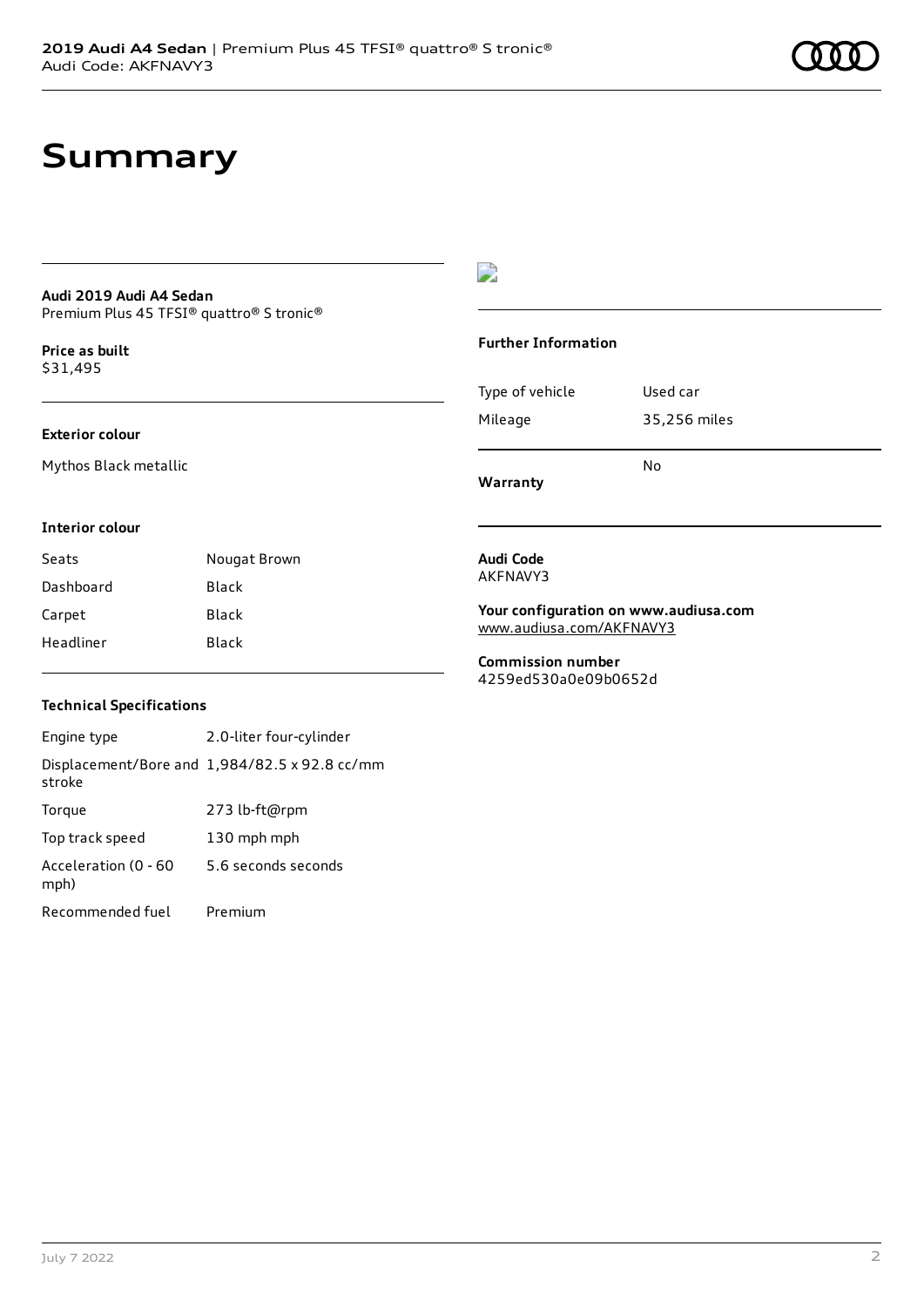

# **Standard features**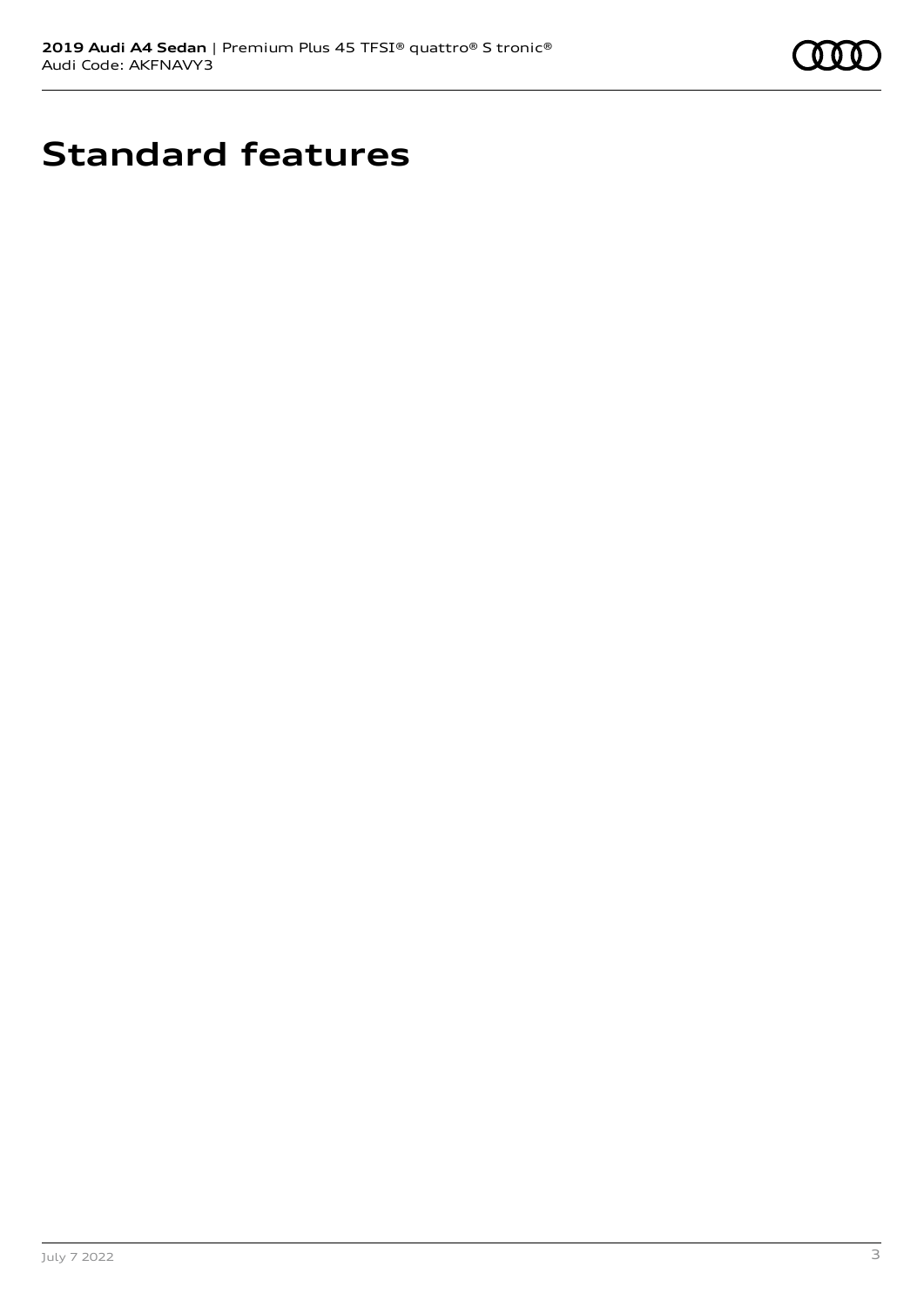# **Dealer remarks**

7-Speed Automatic S tronic, quattro, Black Leather.

CARFAX One-Owner. Clean CARFAX.

2019 Audi A4 2.0T Premium Plus quattro 2019 Audi A4 2.0T Premium Plus quattro Manhattan Gray Metallic 4D Sedan 2.0L I4 TFSI DOHC 7-Speed Automatic S tronic quattro

As the largest Audi dealership in the Eastern region, we proudly offer the largest selection of both new and certified pre-owned vehicles in the area. But when you choose to come to Biener Audi, you're getting so much more than just a fantastic selection: You're also getting 80-plus years of customer service experience and a lowpressure car-buying experience. We've even been recognized for our outstanding service multiple times, with an Audi Magna Society award, the 2015 New York Audi Dealer of the Year title from DealerRater.com and an International Five Star Diamond Award from the American Academy of Hospitality Sciences. When you come to our Audi dealership in Great Neck, NY, you'll see that we're excited to help you, from one family to another, one family at a time. Need another reason to pay us a visit? Here's why you should come to Biener Audi: By shopping with us, you'll have a positive and honest experience. When you come in for your scheduled service appointment, you'll receive a complimentary car wash. You'll never have to worry when you need a rental that's up to your high standards since we have the largest Audi loaner car fleet in the region, right here at our dealership. We have a drive-in, climate-controlled service drive for your comfort and convenience. We offer a free local shuttle service for service customers who need to go about their busy days. If you choose to wait, our service waiting area is comfortable and spacious, with HDTV, laptop stations, coffee, snacks, refreshments and free Wi-Fi. We offer a state-of-the-art service facility with factory-trained technicians and support staff who can answer all your questions, and have extended weekday service pickup hours for your convenience.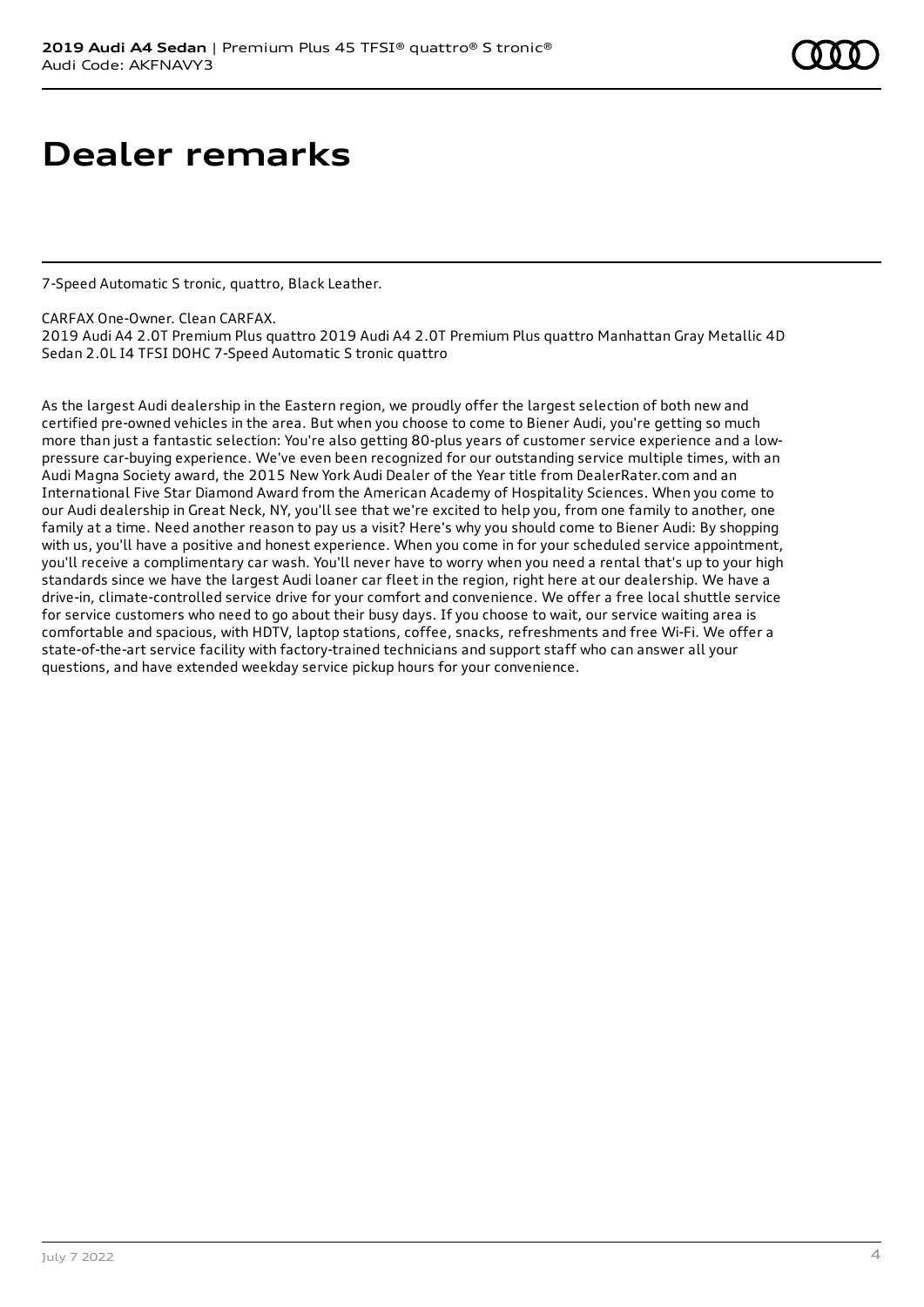## **Technical Specifications**

## **(1/2)**

## **engine**

| Engine type                                 | 2.0-liter four-cylinder                       |
|---------------------------------------------|-----------------------------------------------|
| Acceleration (0 - 60<br>mph)                | 5.6 seconds seconds                           |
| Power Level                                 | 45                                            |
| Engine block                                | Cast-iron                                     |
| Induction/fuel injection Turbocharged/TFSI® |                                               |
| Cylinder head                               | Aluminum-alloy                                |
| Max. output ps/hp 248 @ rpm                 |                                               |
| stroke                                      | Displacement/Bore and 1,984/82.5 x 92.8 cc/mm |
| Top track speed                             | 130 mph mph                                   |
| Torque                                      | 273 lb-ft@rpm                                 |
| Valvetrain                                  | 16 valve DOHC with Audi valvelift             |

| body                      |                                                                                                                                                              |  |
|---------------------------|--------------------------------------------------------------------------------------------------------------------------------------------------------------|--|
| Material                  | Lightweight construction<br>technology - multi-material body<br>construction (steel and aluminum<br>composition) and multistep anti-<br>corrosion protection |  |
| Corrosion protection      | Multistep anti-corrosion protection                                                                                                                          |  |
| warranty                  |                                                                                                                                                              |  |
| Warranty                  | 4-Year/50,000 mile Audi New<br>Vehicle Limited Warranty                                                                                                      |  |
| Maintenance               | 12-month/10,00 mile (whichever<br>occurs first) NO CHARGE first<br>scheduled maintenance                                                                     |  |
| <b>Electrical system</b>  |                                                                                                                                                              |  |
| Alternator                | 14 Volt - 110-150A                                                                                                                                           |  |
| Battery                   | 12 Volt - 420A/70Ah                                                                                                                                          |  |
| Transmission   Drivetrain |                                                                                                                                                              |  |
| Gear ratios: 6th          | 0.508:1                                                                                                                                                      |  |
| Gear ratios: Final Drive  | 4.270:1                                                                                                                                                      |  |
| Gear ratios: 7th          | 0.386:1                                                                                                                                                      |  |

## **suspension**

Turning diameter, curb-38.1 ft

Steering ratio 15.9:1

**steering**

to-curb

| Front axle | Five-link front independent steel<br>spring suspension |
|------------|--------------------------------------------------------|
| Rear axle  | Five-link rear independent steel<br>spring suspension  |

Steering type Electromechanical speed-sensitive

power steering system

| Gear ratios: Final Drive | 4.270:1                                                                                                     |
|--------------------------|-------------------------------------------------------------------------------------------------------------|
| Gear ratios: 7th         | 0.386:1                                                                                                     |
| Gear ratios: 4th         | 1.057:1                                                                                                     |
| Transmission             | Seven-speed S tronic <sup>®</sup> dual-clutch<br>transmission with quattro <sup>®</sup> all-<br>wheel drive |
| Gear ratios: 5th         | 0.738:1                                                                                                     |
| Gear ratios: 2nd         | 2.190:1                                                                                                     |
| Gear ratios: 3rd         | 1.517:1                                                                                                     |
| Gear ratios: Reverse     | 2.750:1                                                                                                     |
| Gear ratios: 1st         | 3.188:1                                                                                                     |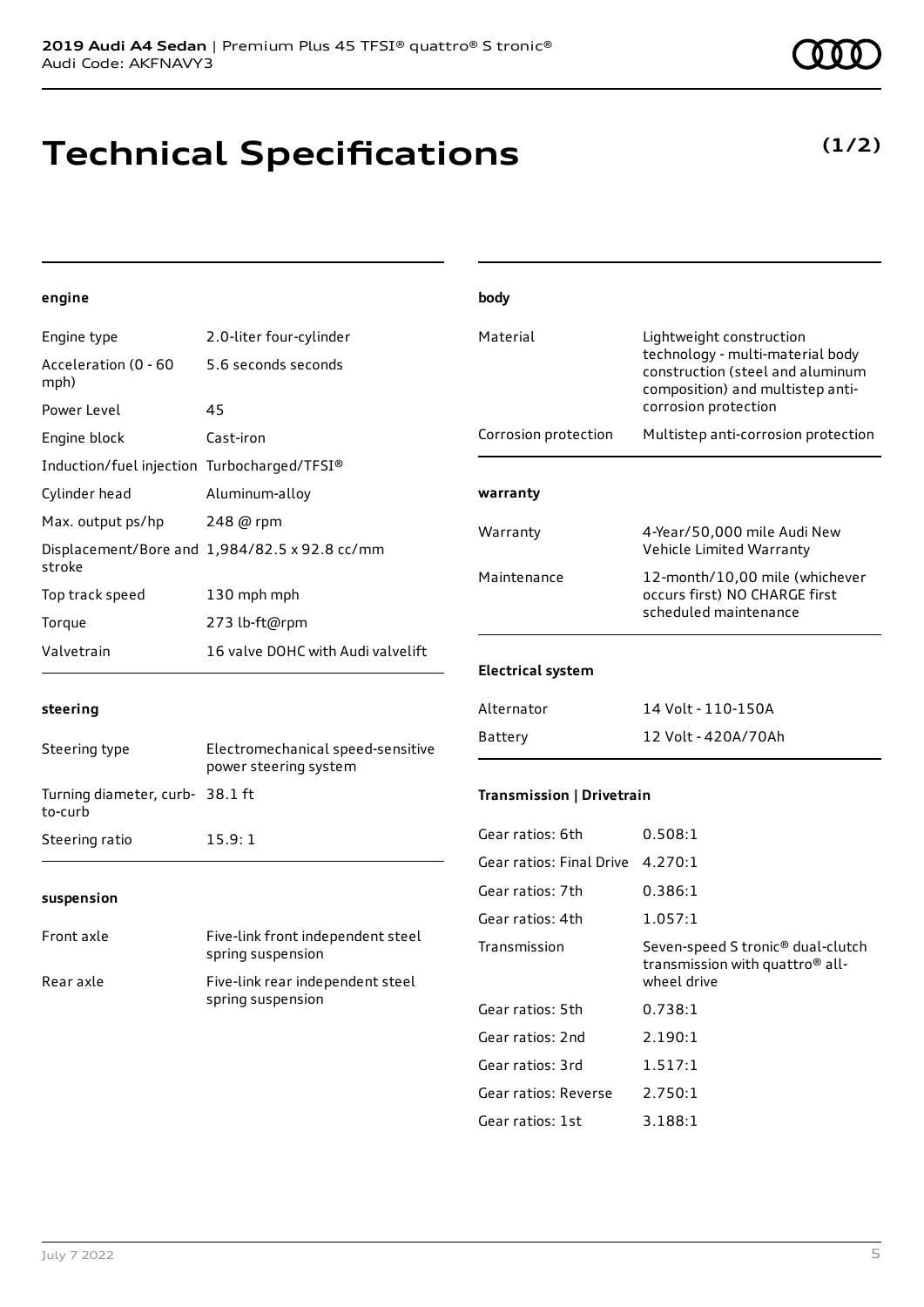# **Technical Specifications**

## **Brakes**

| <b>Front brakes</b> | 13.3 (ventilated disc) in |
|---------------------|---------------------------|
| Rear brakes         | 13.0 (ventilated disc) in |
| Parking brake       | Electromechanical         |

## **Exterior Measurements**

| Height                           | 56.2 in  |
|----------------------------------|----------|
| Overall width without<br>mirrors | 72.5 in  |
| Length                           | 186.1 in |
| Wheelbase                        | 111.0 in |
| Drag coefficient                 | 0.27 Cw  |
| Overall width with<br>mirrors    | 79.6 in  |
| Track rear                       | 61.2 in  |
| Track front                      | 61.9 in  |
| Curb weight                      | 3,627 lb |

## **Interior measurements**

| Seating capacity                          | 5                     |
|-------------------------------------------|-----------------------|
| Shoulder room, rear                       | 54.5 in               |
| Head room with front<br>sunroof           | 38.9 in               |
| Leg room, rear                            | 35.7 in               |
| Shoulder room, front                      | 55.9 in               |
| Head room with rear<br>sunroof            | 37.4 in               |
| Leg room, front                           | 41.3 in               |
| Cargo volume, rear<br>seatbacks up/folded | $13.0/-$ cu ft, cu ft |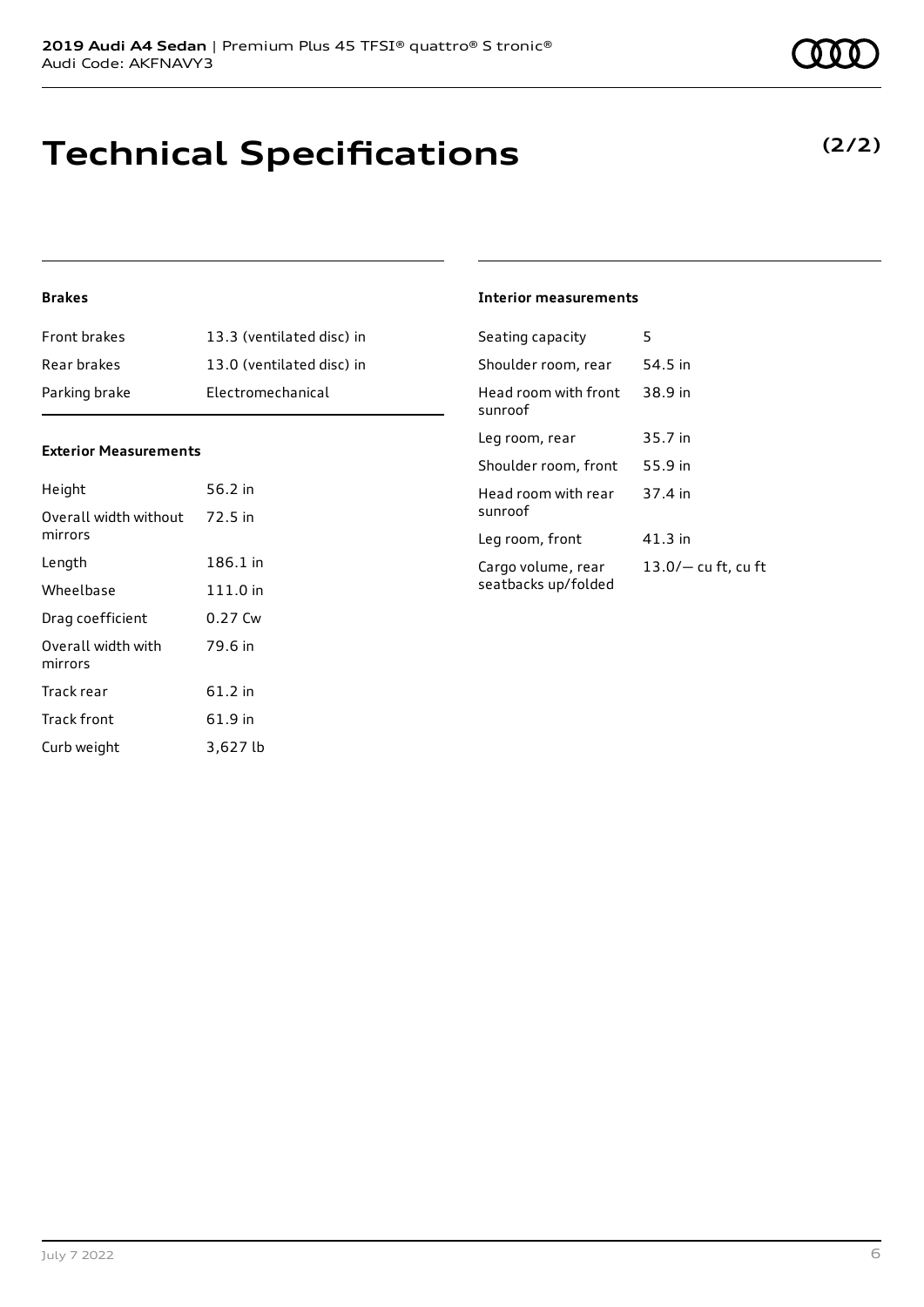## **Consumption- and emission**

### **Consumption by NEDC**

| urban       | $23$ mpg |
|-------------|----------|
| extra-urban | 34 mpg   |
| combined    | 27 mpg   |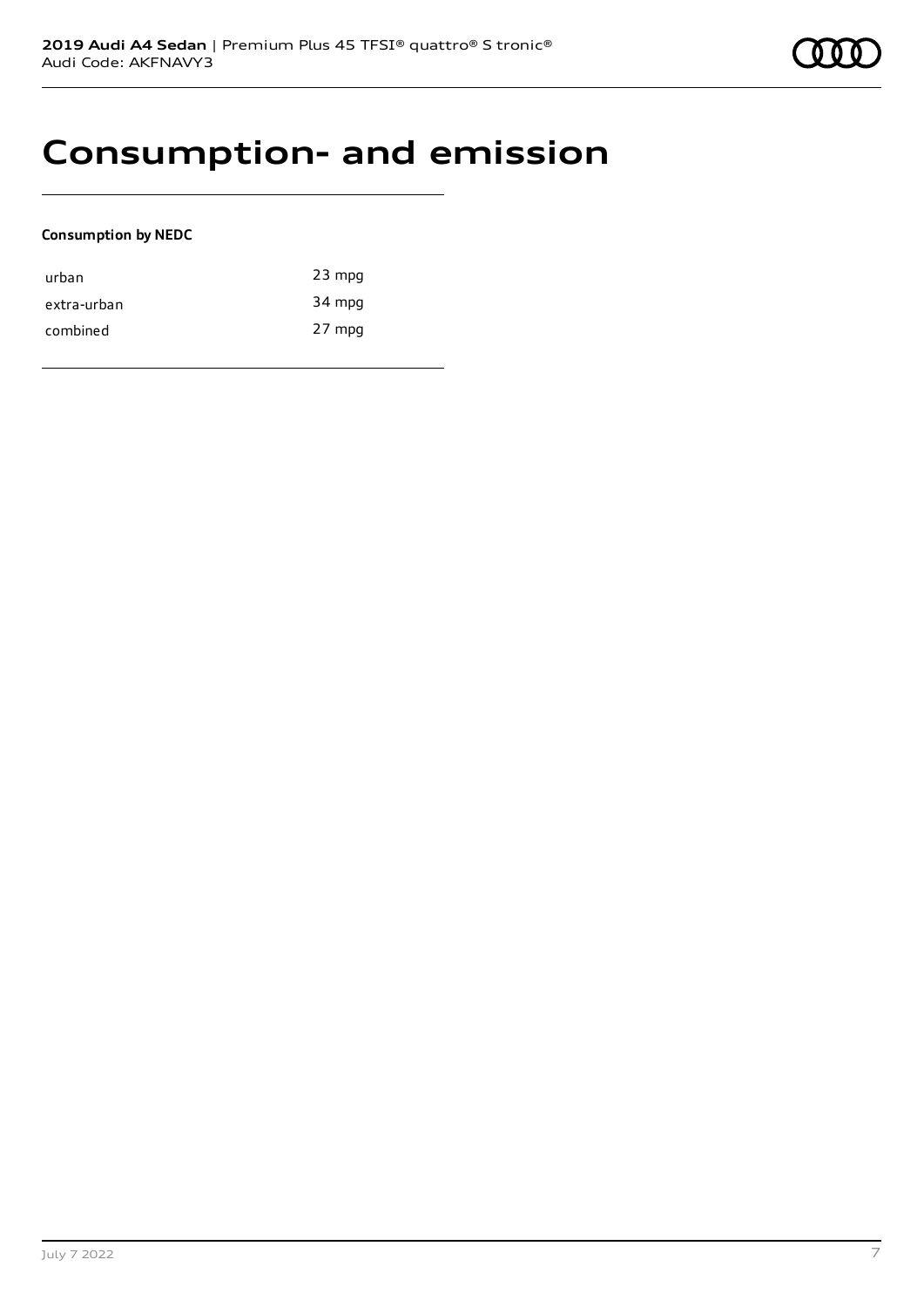## **Contact**

Dealer **Biener Audi**

795 Northern Blvd 11021 Great Neck NY

Phone: +15168292834 FAX: 5168291254

www: [https://www.bieneraudi.com](https://www.bieneraudi.com/)